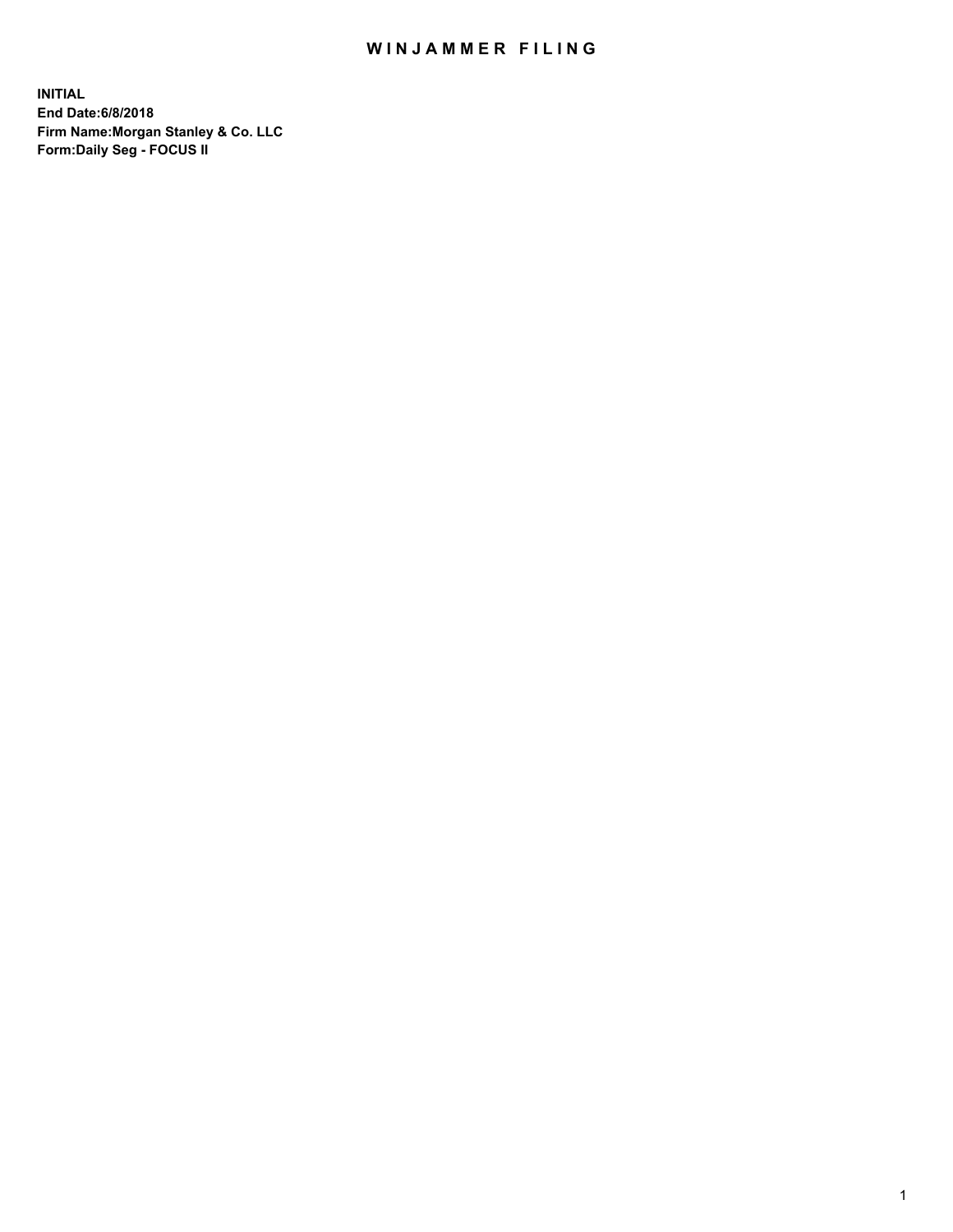#### **INITIAL End Date:6/8/2018 Firm Name:Morgan Stanley & Co. LLC Form:Daily Seg - FOCUS II Daily Segregation - Cover Page**

| Name of Company                                                                   | Morgan Stanley & Co. LLC     |
|-----------------------------------------------------------------------------------|------------------------------|
| <b>Contact Name</b>                                                               | Ikram Shah                   |
| <b>Contact Phone Number</b>                                                       | 212-276-0963                 |
| <b>Contact Email Address</b>                                                      | Ikram.shah@morganstanley.com |
| FCM's Customer Segregated Funds Residual Interest Target (choose one):            |                              |
| a. Minimum dollar amount: ; or                                                    | 280,000,000                  |
| b. Minimum percentage of customer segregated funds required:%; or                 |                              |
| c. Dollar amount range between: and; or                                           | 0 <sub>0</sub>               |
| d. Percentage range of customer segregated funds required between:% and%.         | 00                           |
| FCM's Customer Secured Amount Funds Residual Interest Target (choose one):        |                              |
| a. Minimum dollar amount: ; or                                                    | 140,000,000                  |
| b. Minimum percentage of customer secured funds required:%; or                    |                              |
| c. Dollar amount range between: and; or                                           | <u>00</u>                    |
| d. Percentage range of customer secured funds required between: % and %.          | 0 <sub>0</sub>               |
| FCM's Cleared Swaps Customer Collateral Residual Interest Target (choose one):    |                              |
| a. Minimum dollar amount: ; or                                                    | 92,000,000                   |
| b. Minimum percentage of cleared swaps customer collateral required:% ; or        |                              |
| c. Dollar amount range between: and; or                                           | 0 <sub>0</sub>               |
| d. Percentage range of cleared swaps customer collateral required between:% and%. | <u>00</u>                    |

Attach supporting documents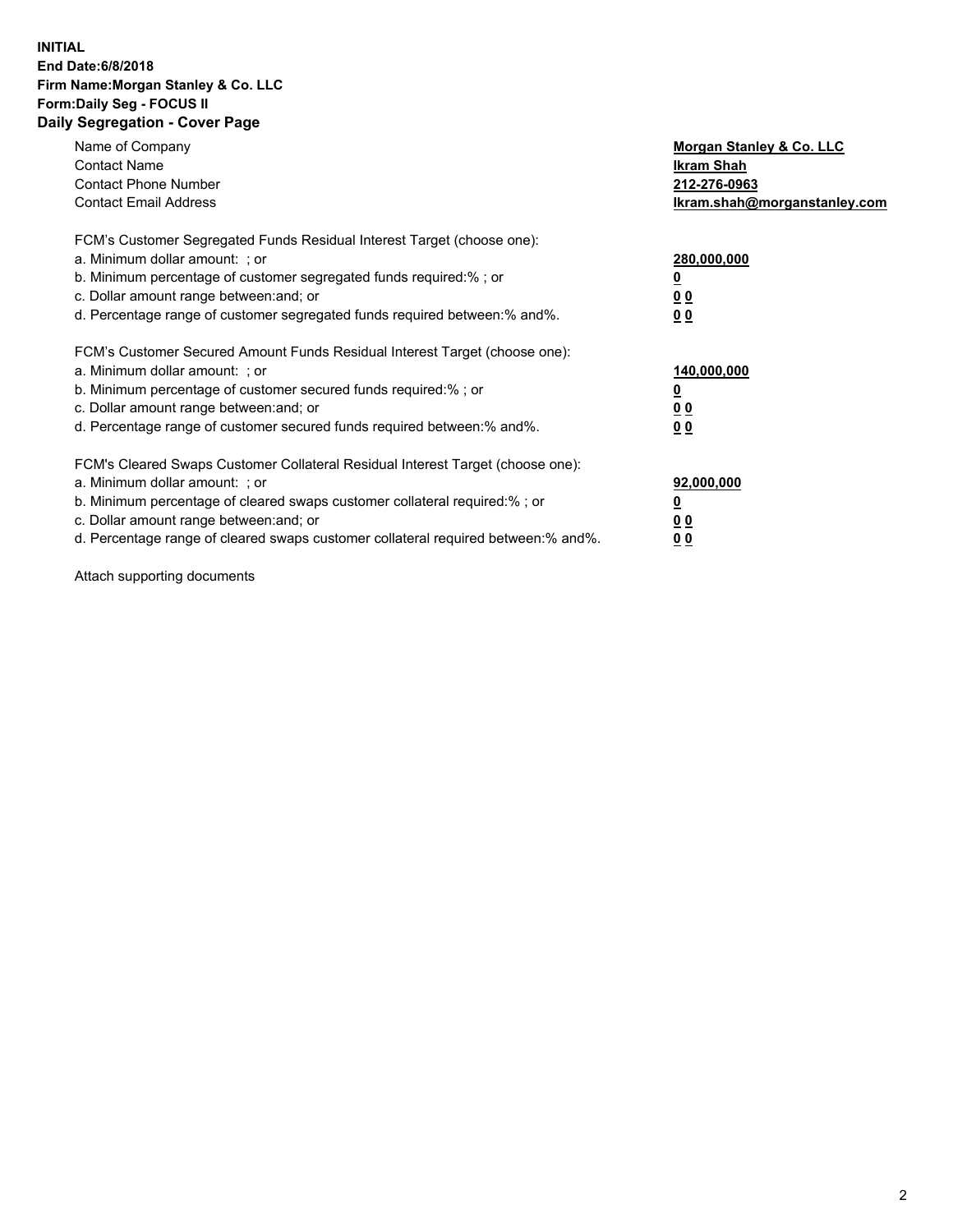## **INITIAL End Date:6/8/2018 Firm Name:Morgan Stanley & Co. LLC Form:Daily Seg - FOCUS II**

#### **Daily Segregation - Secured Amounts**

Foreign Futures and Foreign Options Secured Amounts Amount required to be set aside pursuant to law, rule or regulation of a foreign government or a rule of a self-regulatory organization authorized thereunder **0** [7305] 1. Net ledger balance - Foreign Futures and Foreign Option Trading - All Customers A. Cash **3,026,594,599** [7315] B. Securities (at market) **2,019,856,666** [7317] 2. Net unrealized profit (loss) in open futures contracts traded on a foreign board of trade **295,810,320** [7325] 3. Exchange traded options a. Market value of open option contracts purchased on a foreign board of trade **31,720,786** [7335] b. Market value of open contracts granted (sold) on a foreign board of trade **-24,828,204** [7337] 4. Net equity (deficit) (add lines 1. 2. and 3.) **5,349,154,167** [7345] 5. Account liquidating to a deficit and account with a debit balances - gross amount **71,700,820** [7351] Less: amount offset by customer owned securities **-71,205,999** [7352] **494,821** [7354] 6. Amount required to be set aside as the secured amount - Net Liquidating Equity Method (add lines 4 and 5) **5,349,648,988** [7355] 7. Greater of amount required to be set aside pursuant to foreign jurisdiction (above) or line 6. **5,349,648,988** [7360] FUNDS DEPOSITED IN SEPARATE REGULATION 30.7 ACCOUNTS 1. Cash in banks A. Banks located in the United States **623,800,146** [7500] B. Other banks qualified under Regulation 30.7 **877,872,481** [7520] **1,501,672,627** [7530] 2. Securities A. In safekeeping with banks located in the United States **105,280,969** [7540] B. In safekeeping with other banks qualified under Regulation 30.7 **0** [7560] **105,280,969** [7570] 3. Equities with registered futures commission merchants A. Cash **6,175,545** [7580] B. Securities **0** [7590] C. Unrealized gain (loss) on open futures contracts **-49,029** [7600] D. Value of long option contracts **0** [7610] E. Value of short option contracts **0** [7615] **6,126,516** [7620] 4. Amounts held by clearing organizations of foreign boards of trade A. Cash **0** [7640] B. Securities **0** [7650] C. Amount due to (from) clearing organization - daily variation **0** [7660] D. Value of long option contracts **0** [7670] E. Value of short option contracts **0** [7675] **0** [7680] 5. Amounts held by members of foreign boards of trade A. Cash **1,711,564,954** [7700] B. Securities **1,914,575,697** [7710] C. Unrealized gain (loss) on open futures contracts **295,859,348** [7720] D. Value of long option contracts **31,720,784** [7730] E. Value of short option contracts **-24,828,204** [7735] **3,928,892,579** [7740] 6. Amounts with other depositories designated by a foreign board of trade **0** [7760] 7. Segregated funds on hand **0** [7765] 8. Total funds in separate section 30.7 accounts **5,541,972,691** [7770] 9. Excess (deficiency) Set Aside for Secured Amount (subtract line 7 Secured Statement Page 1 from Line 8) **192,323,703** [7380]

- 10. Management Target Amount for Excess funds in separate section 30.7 accounts **140,000,000** [7780]
- 11. Excess (deficiency) funds in separate 30.7 accounts over (under) Management Target **52,323,703** [7785]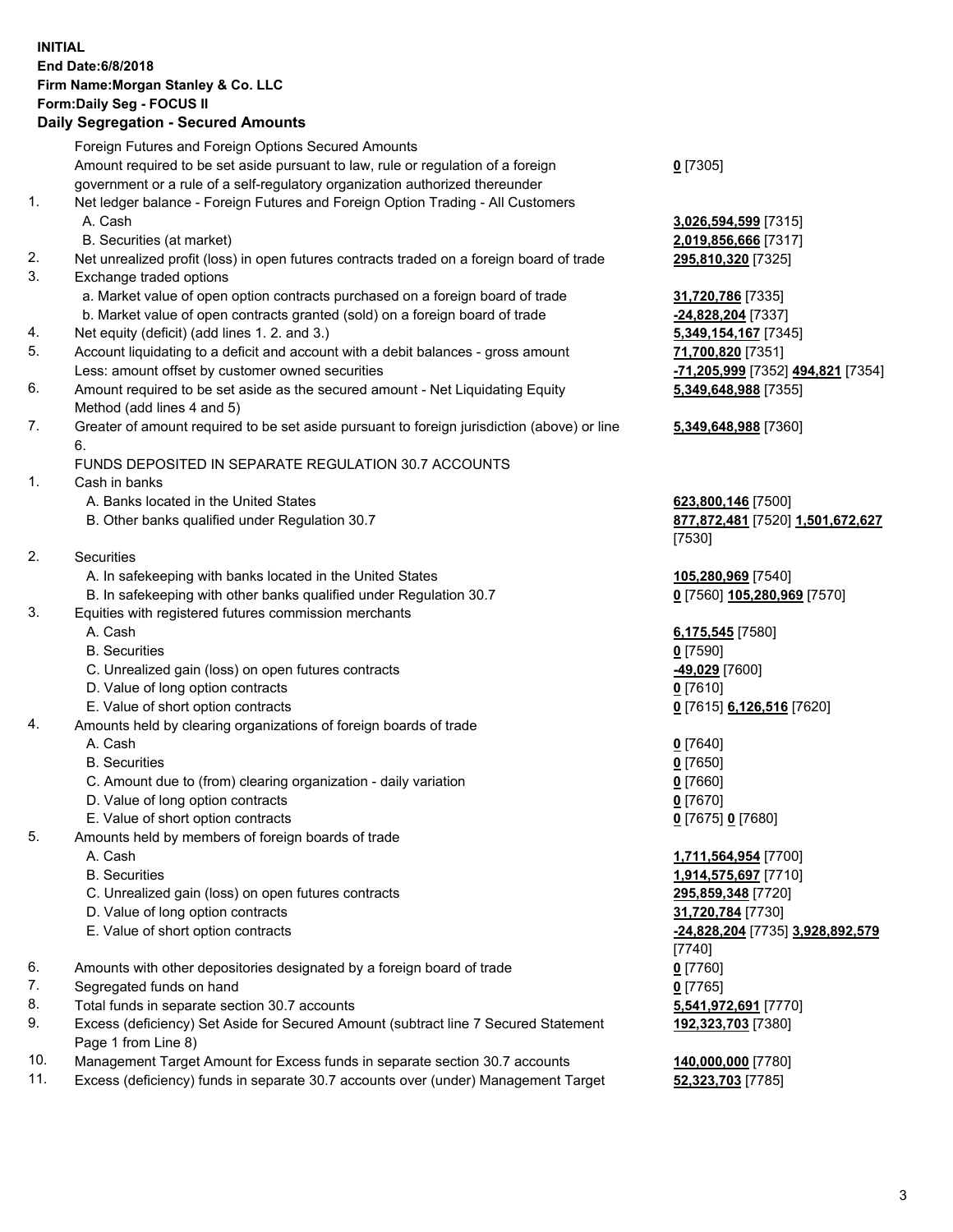## **INITIAL End Date:6/8/2018 Firm Name:Morgan Stanley & Co. LLC Form:Daily Seg - FOCUS II**

# **Daily Segregation - Segregation Statement**

SEGREGATION REQUIREMENTS(Section 4d(2) of the CEAct) 1. Net ledger balance A. Cash **9,626,462,134** [7010] B. Securities (at market) **5,592,869,355** [7020] 2. Net unrealized profit (loss) in open futures contracts traded on a contract market **925,398,852** [7030] 3. Exchange traded options A. Add market value of open option contracts purchased on a contract market **485,550,379** [7032] B. Deduct market value of open option contracts granted (sold) on a contract market **-656,720,145** [7033] 4. Net equity (deficit) (add lines 1, 2 and 3) **15,973,560,575** [7040] 5. Accounts liquidating to a deficit and accounts with debit balances - gross amount **230,787,727** [7045] Less: amount offset by customer securities **-229,260,013** [7047] **1,527,714** 6. Amount required to be segregated (add lines 4 and 5) **15,975,088,289** [7060] FUNDS IN SEGREGATED ACCOUNTS 7. Deposited in segregated funds bank accounts A. Cash **4,646,720,846** [7070] B. Securities representing investments of customers' funds (at market) **0** [7080] C. Securities held for particular customers or option customers in lieu of cash (at market) 8. Margins on deposit with derivatives clearing organizations of contract markets A. Cash **6,216,844,921** [7100] B. Securities representing investments of customers' funds (at market) **0** [7110] C. Securities held for particular customers or option customers in lieu of cash (at market) 9. Net settlement from (to) derivatives clearing organizations of contract markets **16,031,325** [7130] 10. Exchange traded options A. Value of open long option contracts **485,550,379** [7132] B. Value of open short option contracts **-656,720,145** [7133] 11. Net equities with other FCMs A. Net liquidating equity **7,297,659** [7140] B. Securities representing investments of customers' funds (at market) **0** [7160] C. Securities held for particular customers or option customers in lieu of cash (at market) 12. Segregated funds on hand **0** [7150] 13. Total amount in segregation (add lines 7 through 12) **16,308,594,340** [7180] 14. Excess (deficiency) funds in segregation (subtract line 6 from line 13) **333,506,051** [7190]

- 15. Management Target Amount for Excess funds in segregation **280,000,000** [7194]
- 16. Excess (deficiency) funds in segregation over (under) Management Target Amount Excess

[7050]

**853,206,259** [7090]

**4,739,663,096** [7120]

**0** [7170]

**53,506,051** [7198]